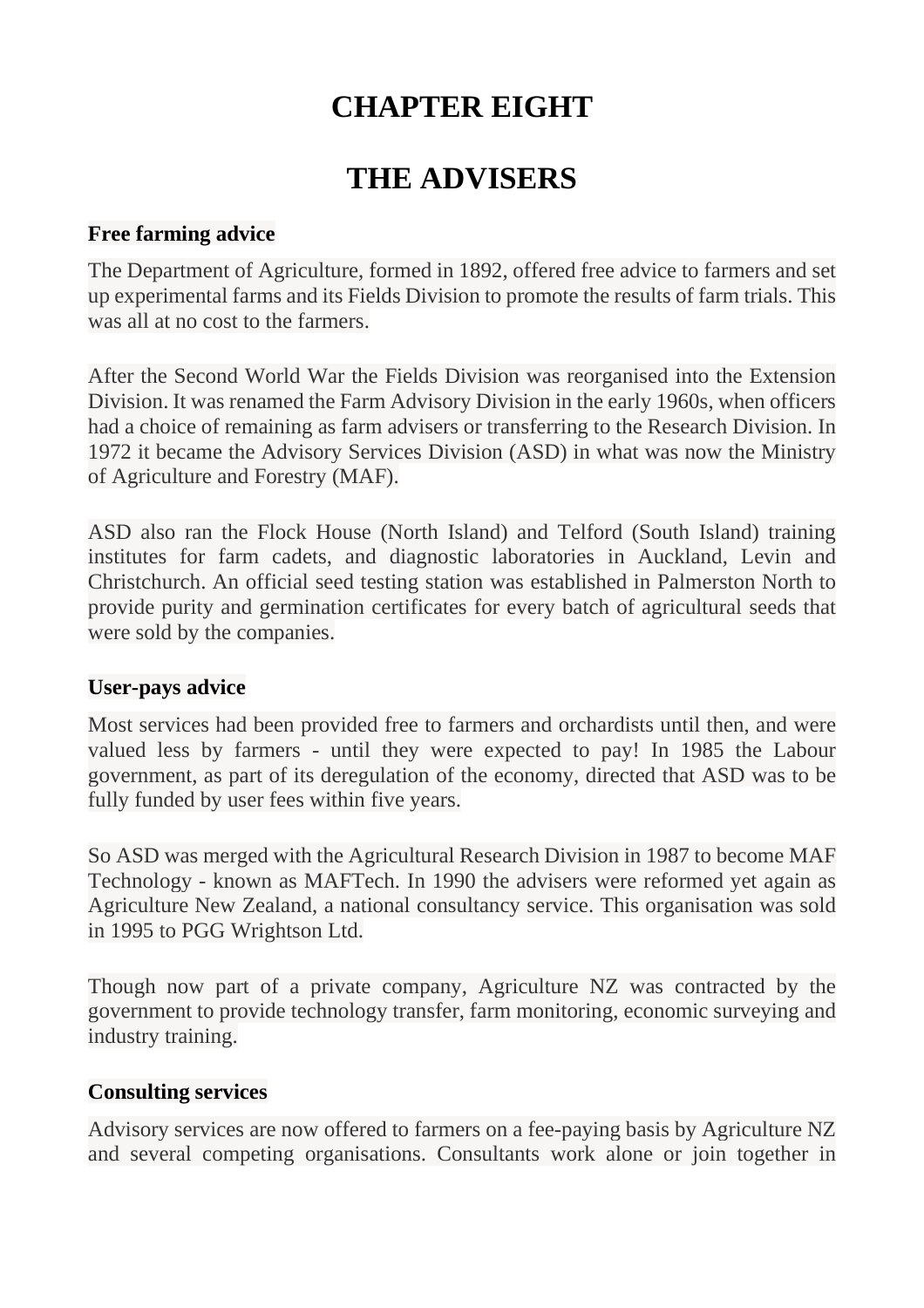partnerships and franchised organisations, such as AgFirst and Agricultural Consulting Services.

Their professional body, the NZ Institute of Primary Industry Management, has 700 members in consultancy, agribusiness, rural financing, research and education. Advisory services are also provided by consultants from industry organisations, which collect levies from farmers, including Meat & Wool NZ, DairyNZ, LIC FarmWise and Fonterra.

Trading banks, insurance and fertiliser companies also employ regional representatives trained in agriculture and horticulture to advise their clients, and the Ministry of Primary Industries (MPI) collects information for the government, and acts as the eyes and ears in rural areas.

## **International reputation**

New Zealand agriculture is known internationally for disseminating research and technology to farmers, using conferences such as NZGA, field days, local events, discussion groups, focus farms and monitor farms.

There are a few remaining newspapers, magazines, and radio and television programmes that might occasionally publicise the results of research work carried out by the crown-owned research institutes - AgResearch, HortResearch and Crop & Food Research, and at Massey and Lincoln universities. AgResearch dispensed with its communicators in 1999 and its profile among the farmers was reduced accordingly. It later changed direction to focus more on food than primary production, influenced by its sources of funding.

## **NZGA and the Advisers**

The NZGA naturally used the Department of Agriculture and later the Ministry of Agriculture's senior regional farm advisers as the key local people to organise each Annual Conference by chairing a Local Organising Committee (LOC).

It was beneficial to both parties to do so, as the farm advisers knew the farmers and the farming in their region better than anyone. Mostly the advisers were pleased to help the NZGA Executive Committee in this way, as they realised that the latter were all volunteers and devoted to livestock farming on pastures.

In addition they soon knew that hosting the Annual Grassland Conference boosted the farming in their area by bringing in new ideas and encouraging the farmers to gain important knowledge - and where to find it. The farmers learned from the visitors and in turn, the visits learned about the region's farming characteristics.

## **Local Organising Committees**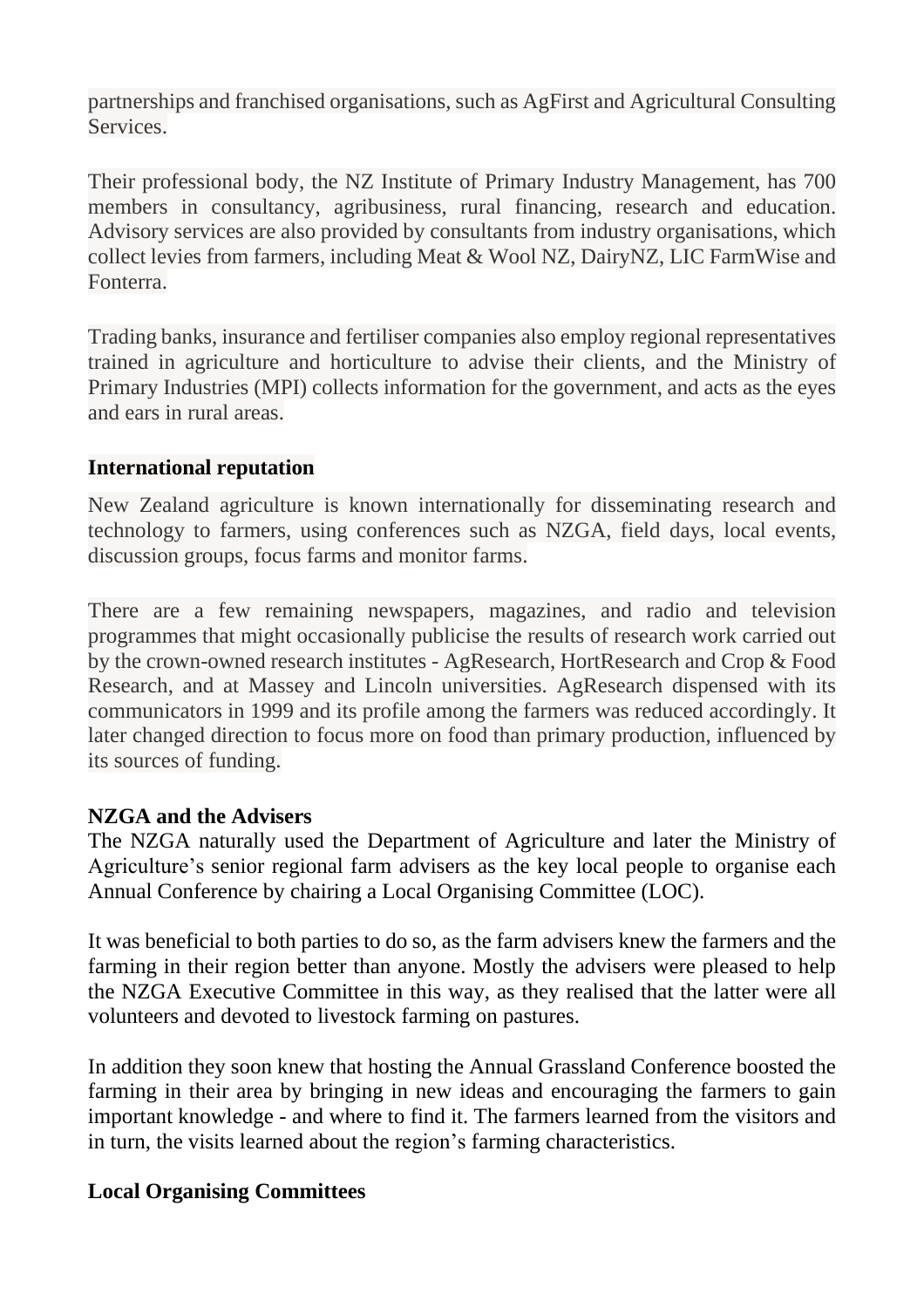Most of the senior advisers chaired the LOCs when the NZGA Conference was staged in their region. Many then continued in their main work after the Conference, knowing that another two decades would pass before the Conference returned to their region. A few advisers were elected to the NZGA Executive Committee, during the AGM in their area, and went on to be excellent Presidents.

I remember one regional adviser, David Wright, who was working at the MAF Te Kuiti research area when I attended my first NZGA Conference in 1973. He hosted a field tour stop then and in 1980, when the 50th Conference was held in Greymouth, he was the senior regional farm adviser there. And later again when we found that he had moved to another region and yes, we relied on him once again to chair the LOC!

The following LOC chairmen were nearly all advisers, except those we have identified as being in other sectors:

## **LOC Chairmen**

| 1961 | <b>AV Allo</b>        | Tauranga                |
|------|-----------------------|-------------------------|
| 1962 | <b>JP</b> Beggs       | Blenheim                |
| 1963 | <b>GR Moss</b>        | New Plymouth            |
| 1964 | <b>EN Young</b>       | Greymouth               |
| 1965 | <b>AA Duncan</b>      | Whanganui               |
| 1966 | <b>ML</b> Smetham     | Alexandra               |
| 1967 | <b>JD</b> Currie      | Whangarei               |
| 1968 | <b>CP</b> Whatman     | Ashburton               |
| 1969 | <b>AK Booth</b>       | <b>Masterton</b>        |
| 1970 | Jim White (education) | Lincoln                 |
| 1971 | <b>RB</b> Gordon      | Taupo                   |
| 1972 | <b>AR Rankin</b>      | Te Anau                 |
| 1973 | Not listed            | Te Kuiti                |
| 1974 | Not listed            |                         |
| 1975 | Not listed            | <b>Hastings</b>         |
| 1976 | Not listed            | Nelson                  |
| 1977 | <b>BJ</b> McSweeney   | <b>Palmerston North</b> |
| 1978 | Not listed            | Invercargill            |
| 1979 | Not listed            | Rotorua                 |
| 1980 | DB Wright             | Greymouth               |
| 1981 | <b>BJ</b> Hockings    | New Plymouth            |
| 1982 | Peter Yeoman          | Blenheim                |
| 1983 | John Fitzharris       | Gisborne                |
| 1984 | Pat Dunne             | Timaru                  |
| 1985 | <b>JD</b> Currie      | Whangarei               |
| 1986 | John Kell             | Alexandra               |
| 1987 | Gary Goold (research) | Matamata                |
| 1988 | <b>Ron Duffy</b>      | <b>Balclutha</b>        |
|      |                       |                         |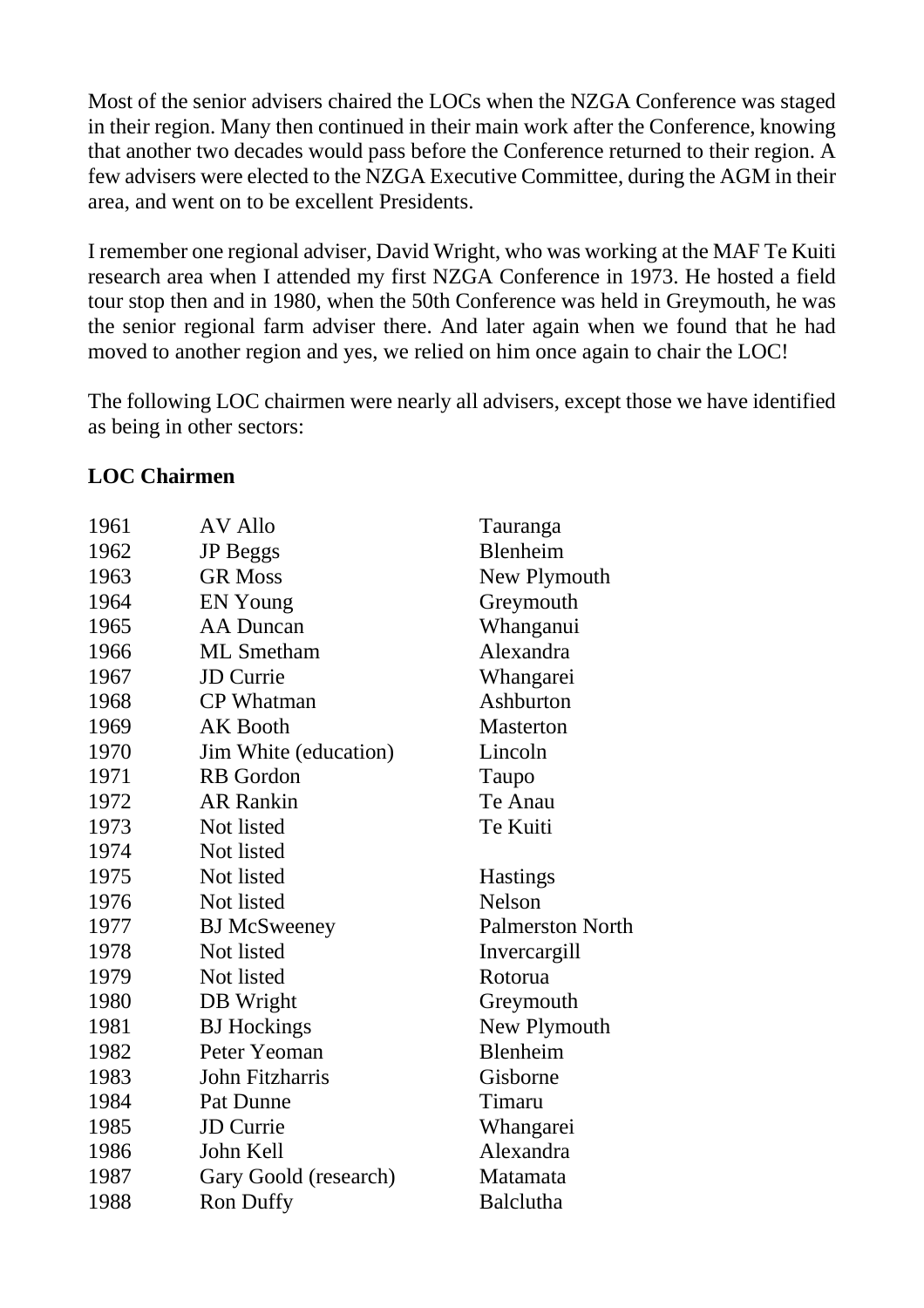| 1989 | John Hogg (Reg Ccl)           | Whanganui               |
|------|-------------------------------|-------------------------|
| 1990 | <b>Robin Hughes</b>           | Ashburton               |
| 1991 | Pat Kilgariff                 | Whakatane               |
| 1992 | Peter Hook                    | Gore                    |
| 1993 | Jamie Strang (farmer)         | <b>Masterton</b>        |
| 1994 | Rod Thomson (farmer)          | <b>Hanmer Springs</b>   |
| 1995 | Not listed                    | Waitangi                |
| 1996 | <b>Russell Hurst (farmer)</b> | Oamaru                  |
| 1997 | Murray Auld                   | Mangere                 |
| 1998 | G Sutton (farmer)             | Nelson                  |
| 1999 | Not listed                    | Napier                  |
| 2000 | Not listed                    | Invercargill            |
| 2001 | Rory Sherlock (farmer)        | Hamilton                |
| 2002 | Ross Bishop                   | Greymouth               |
| 2003 | Derek Woodfield<br>(research) | <b>Palmerston North</b> |
| 2004 | <b>Jeremy Savage</b>          | Ashburton               |
| 2005 | Louis Kuriger (farmer)        | New Plymouth            |
| 2006 | David Shepherd (farmer)       | Dunedin                 |
| 2007 | Mark Cunningham               | Wairakei                |
| 2008 | Warwick Lissaman (farmer)     | Blenheim                |
| 2009 | Laurie Copland                | Waitangi                |
| 2010 | Derek Moot (education)        | Lincoln                 |
| 2011 | Graham Johnson                | Gisborne                |
| 2012 | <b>Nelson Hancox</b>          | Gore                    |
| 2013 | <b>Warwick Catto</b>          | Tauranga                |
| 2014 | Vanessa Hore                  | Alexandra               |
| 2015 | John Dalziell (farmer)        | <b>Masterton</b>        |
| 2016 | <b>Herstall Ulrich</b>        | Timaru                  |
| 2017 | <b>Noel Johnston</b>          | Whanganui               |
| 2018 | Annabelle Subtil              | Twizel                  |
| 2019 | <b>Jeff Morton</b>            | Napier                  |

The following are some advisers that I've known, who were also active NZGA executive members- typical examples of these great people.

## **Ray Rankin**

Ray joined the Department of Agriculture as a field officer in Invercargill during 1947, after graduating from Lincoln the previous year. He became responsible for the central and western areas of Southland and, as well as his normal on-farm advice, he became involved in experimental work. In this days the advisers were expected to carry out district field trials and run pasture fertiliser trials. Ray also developed an expertise in potato growing from some of his trials, no doubt in eating them too!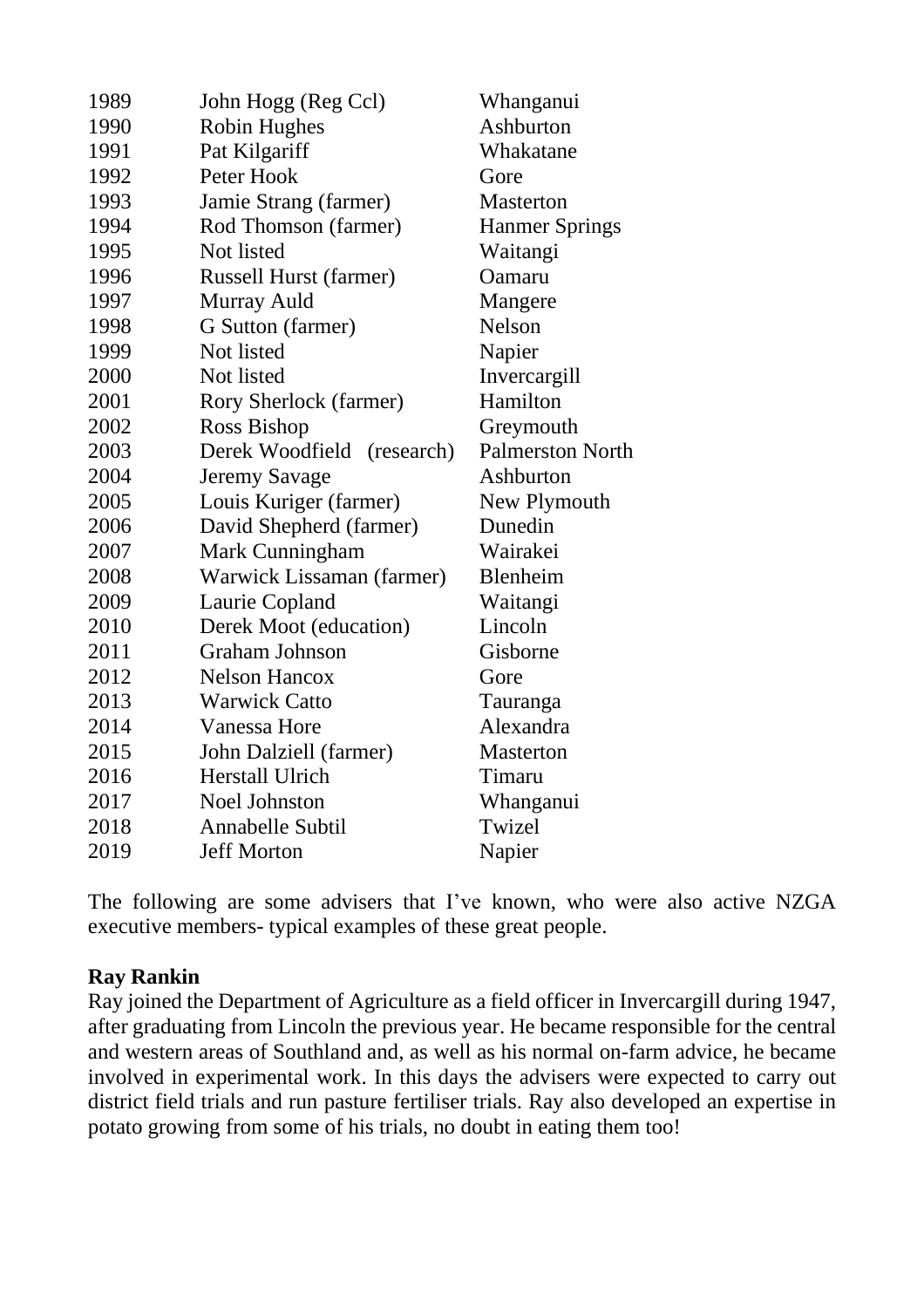He also enjoyed helping the Young Farm Clubs by arranging debates and instructing club members. Ray taught them formal meeting procedure and the benefits from this early tuition were later evident - any meeting he held was well conducted!

In 1966 the Ministry of Agriculture's administrative structure changed and Ray became Southland's Regional Advisory Officer. He had to take less activity in field operations as a result of his increase in responsibility. However, Ray always enjoyed going out on to farms and he maintained wide farmer contacts.

Ray's supervisory role involved him in more committee work around making policy and getting it into action. He helped to set production targets for Southland through its Agricultural Production Council. He chaired the local Noxious Plants Committee and served on many flood and drought relief committees.

Ray was a member of the Southland Catchment Board as well, for 16 years, and he also chaired the Soil Conservation Committee. With all this experience Ray was good at cutting through unnecessary detail with excellent humour. As a result the Invercargill MAF Office gained a reputation for good training of young advisers. Ray always supported his staff in public then afterwards he would quietly point out any errors they may have made.

The Grassland Memorial Trusts recognised Ray's contribution to advisory work generally, and to Southland agriculture in particular, by presenting him with a Special Award in 1978.

Outside his work Ray involved himself in the community. He competed in athletics, played rugby and was a track judge at the Christchurch Commonwealth Games in 1976.

At the 1972 NZGA Conference in Te Anau he was elected to the Executive Committee and continued to serve until he died in 1981. Ray had been involved in the 1960 Invercargill Conference's LOC and chaired the LOC for the Te Anau Conference and the 1978 Invercargill Conference. I appreciated his warm encouragement when I became NZGA Secretary and met Ray while we were organising the 1981 New Plymouth Conference.

Back in 1963 an adviser called **Geoff Moss** chaired the LOC in New Plymouth. Geoff went on to be Head of Information Technology - AgLinks and other popular farming information services - in MAF Head Office. He retired but is still going strong in his 90s, I'm told.

**Brian McSweeney** was elected to the Executive Committee at the 1977 Conference in Palmerston North and he continued to serve until 1982 when he retired to live near his twin brother Des. I knew Des McSweeney from a visit he made to us in Ayr, Scotland before we moved to New Zealand in 1973. Brian and his twin brother Des married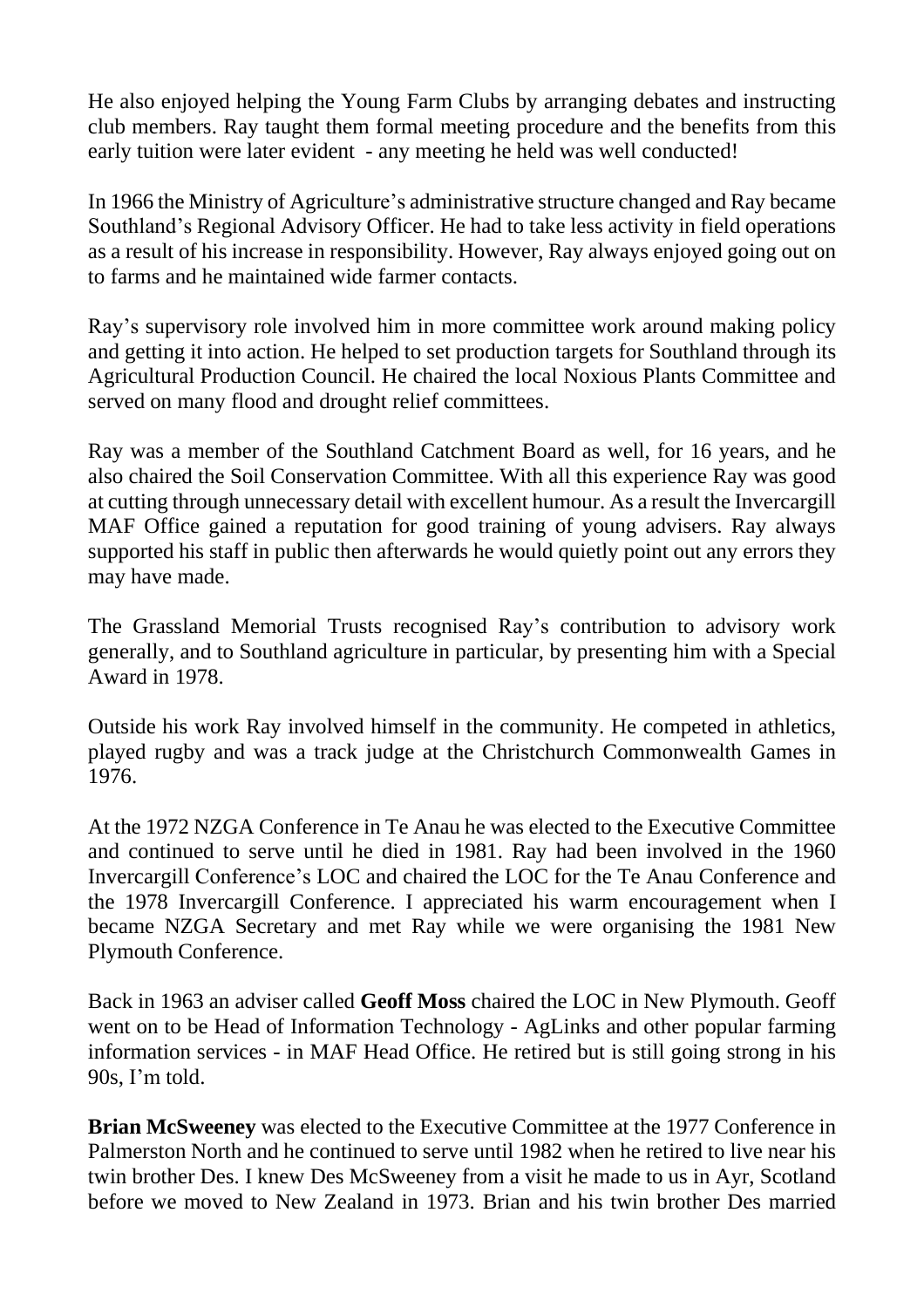twins, but tragically Brian's wife died suddenly on the night he retired. He moved to Akaroa to be near Des and brewed his own beer on his lifestyle block just over the hill until he died some years later.

**David Wright** was the unlucky regional adviser who chaired the LOC in Greymouth in 1980. NZGA had already involved him at the Te Kuiti Conference in 1973 when he talked on a visit to the research station just outside the town. He was also regional adviser in Tauranga a few years later…

*David Wright*

**Brian (Hank) Hockings** led the LOC in New Plymouth during 1981 when I became Secretary. On the afternoon before the meeting began in the Devon Motor Lodge, it was discovered that the wiring for audio and video was ancient and very dangerous. An electrician was called and he spent two hours rewiring the system. The air was blue during this operation…

All went well until the Conference Dinner, when Hank had booked a local music hall group to entertain us. Unfortunately a few members, who tended to play up at these events, became well lubricated before the dinner and a couple of them crawled on all fours to the low stage and playfully tried to bite the backsides of the female performers. The music hall act stopped, and soon Hank and I went backstage to apologise for the behaviour. The local group was furious, never having had such treatment before, but all we could do was to apologise. I believe that Hank and Treasurer Alex Chu gave the local group a consolation payment later. It was also the only time I wore my kilt to a Conference Dinner!

The 1982 Conference in Blenheim saw the popular regional adviser **Peter Yeoman** elected to the Executive and continuing on to be President. Peter had a nightmare start to the Conference itself when he discovered that the Projection Room in the new Wesley Centre venue was far too far away from the screen. It was a theoretical effort by the architect because, not only was it too far away but there was no ventilation in the small, high level room. The meeting then went really well, with Peter Yeoman leading the field trip to stops in the Wairau Valley and along the coast to Kekerengu.

In Gisborne during 1983 the regional adviser **John Fitzharris** was an experienced hand heading the LOC. His only problem was Past-President Jim Inglis kept mixing John's name with the 1983 President John Toxopeus - Jim frequently called Fitzharris "Fitzopeus" or "Toxharris"!

In the winter leading up to the Conference John guided us to possible field tour stops, and we saw the famous Tarndale Slip at the top of a gully, then planted all around with pine trees that the foresters believed were not ever going to be harvestable. We intended to include a visit to a Māori Incorporation property that was slightly scarred by slips,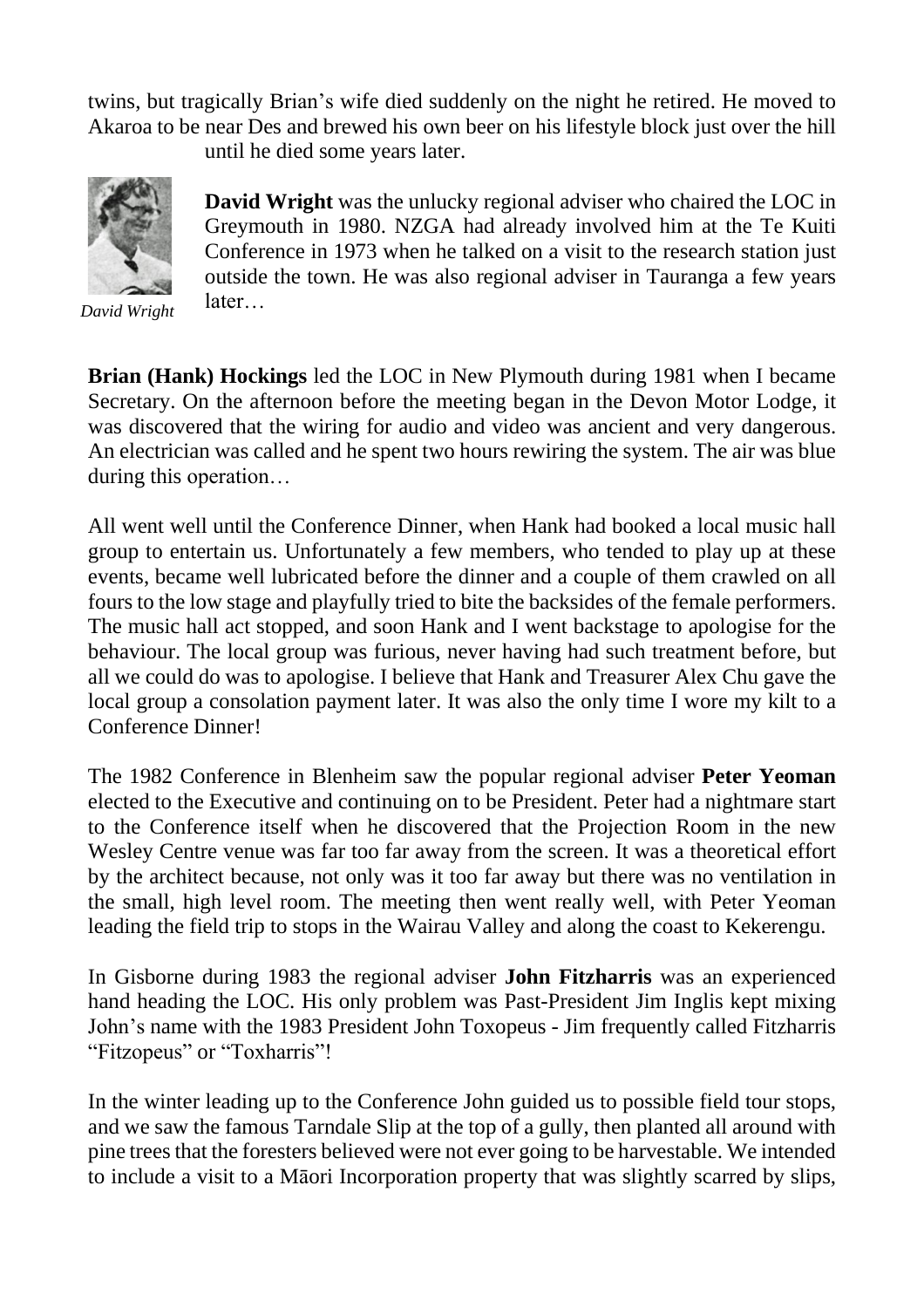but permission was withdrawn. During the planning trip, Peter Yeoman was seen buying Gisborne wine to take home to Marlborough!

The first morning was held at the Poho-O-Rawiri Marae in Kaiti and John Fitzharris led us in an Official Welcome in the entrance to the Meeting House.

Everything proceeded well that morning, and the hosts wanted NZGA to hold the whole Conference there! John was duly elected to the Executive but only served for a year.

In 1984 **Pat Dunne** was a well-known MAF adviser who chaired the LOC at Timaru. The actual regional adviser **Brian Parker** served on the LOC but let Pat be the chairman. Sadly, Pat had to look after his incapacitated wife at home when he wasn't advising the farmers. He enjoyed New Zealand beer, so wanted NZGA to promote the Timaru Conference by having a special label on beer bottles being sold in local pubs. But as 18 pallets (a huge quantity) was the minimum order, we declined this proposal. We figured that Pat might have wanted to consume some of it himself...

**Ron Duffy** was an agronomist/farm adviser with the Ravensdown Fertiliser Cooperative, based in Dunedin from June 1987 onwards, chaired the LOC at the Balclutha Conference in 1989. Ron knew the farmers and the farming in his region and was able to feature some excellent examples at the events.

**Colin Brown** grew up on a sheep and beef farm in the Manuherikia Valley and attended John McGlashan College in Dunedin. He had a year working on the family farm, then went to Lincoln College for three years, and completed a BAgCom. He began working at the Rural Bank in Blenheim, providing discounted loans to farmers before spending ten years farming sheep and beef in South Otago.



*Colin Brown*

While there he won the 1982 Skellerup Young Farmer of the Year contest. He followed that by 18 years as an agricultural consultant, working with MAF and then Agriculture New Zealand.

Colin joined NZGA in 1989 at the Balclutha Conference, through serving on LOC. He continued attending for the next 20 years and was elected onto the Executive Committee in 1996 at Oamaru. He served eight years, during which he was President during 2003- 04.

During this time, he worked with Richard Green and Derek Woodfield to change NZGA operational procedure, from relying

largely on volunteer input to having a paid secretariat for managing day-to-day business. The Executive Committee was then able to focus only on governance.

In 2005 Colin started *TracMap*, which is now the largest Agricultural GPS business in New Zealand and many other countries. Colin installed the first 50 units in fertiliser trucks in October 2007, and two years later over half the fertiliser spreading trucks in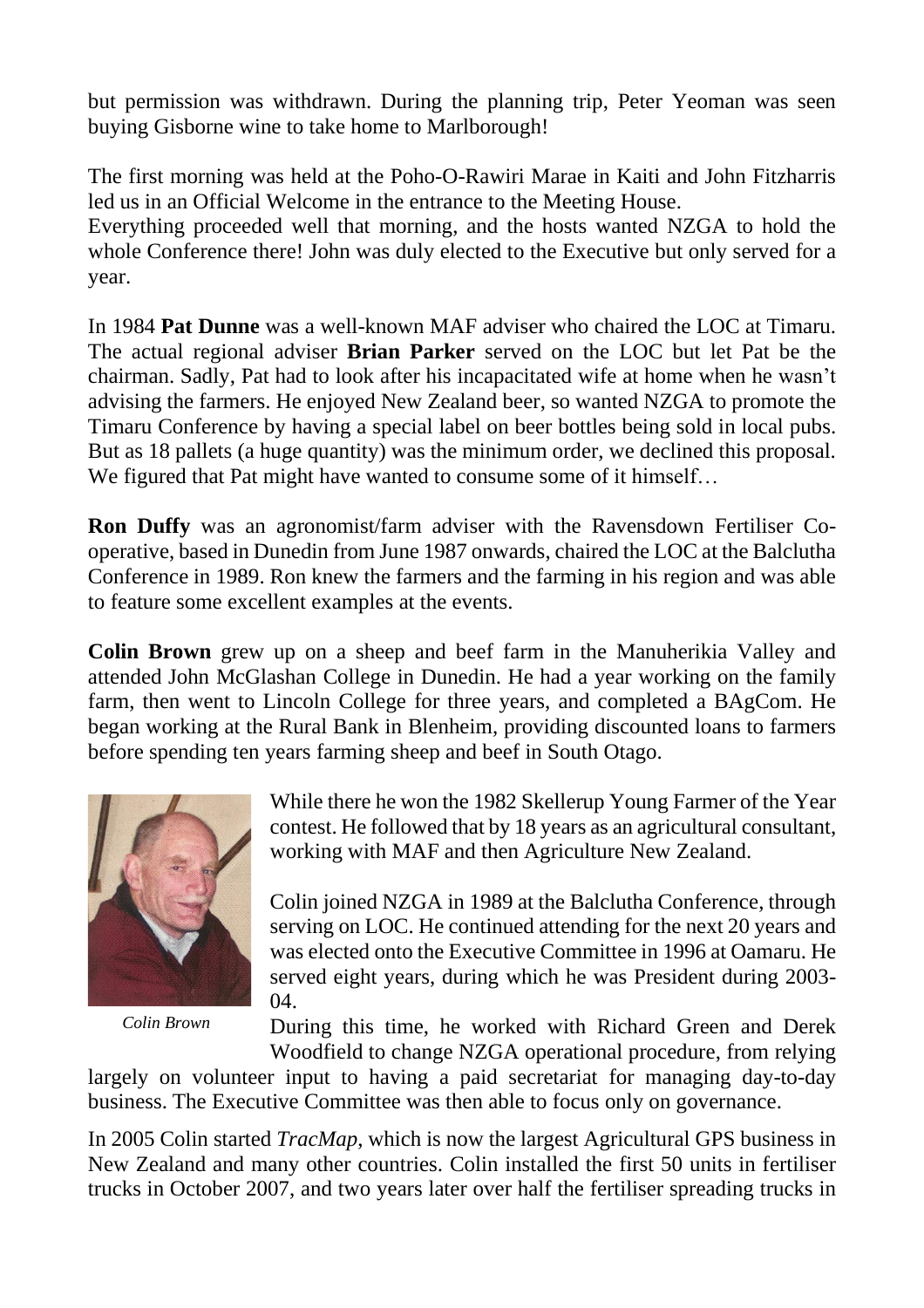the country were running under *TracMap* GPS guidance.

Today, *TracMap* is allowing the New Zealand pastoral farming industry to be more competitive in world markets, through achieving reduced cost and improved effectiveness of fertiliser and spray application to pasture, and the "proof of placement" compliance that comes bundled as part of *TracMap*.

Colin is now enjoying a retirement in Mosgiel, where he's actively involved in Rotary and other local community organisations.

## **Marie Casey**

Marie has been the backbone of NZGA since 2009 - the Association and communication of pastoral agriculture would be in a sorry state, were it not for her as



*Marie Casey*

the Executive Officer.

Marie completed her Masters degree at Lincoln in 1992, moved to North Carolina for three years with her partner David Stevens, to enable him to undertake a doctorate. During these years Marie and David had a son and daughter.

Since then, Marie's career has focused on farming systems and agricultural extension design and management.

Marie worked with Agriculture NZ during 1998 to 2005. She was then the business services manager for Thomas Electronics (2005) Ltd, a business that Colin Brown had bought to give him the background for starting his *Tracmap* fertiliser-spreading software business. Marie returned to PGG Wrightson, when

Colin sold Thomas Electronics, as technical consultant working on developing business opportunities for GPS in farm mapping; and marketing then technical support of a do-it-yourself farm mapping package.

Since 2009 she has been both a consultant and the Executive Officer of NZGA, based in Mosgiel. In both of these roles there is significant emphasis on project management, at the implementation and financial guidance levels.

In 2009, Marie Casey and NZGA President and Otago farmer/businessman, Pat Garden, discovered that the Association was in a poor financial situation. They set out to turn it around, and helped by former Thomas Electronics co-owner, Glenis Thomas as finance administrator, they have succeeded.

Over the last decade Marie has worked with the Presidents and Executive members to achieve a thriving NZGA once more. She has also successfully overseen the event management of 13 conferences and 3 symposia. Over this period she has been an author/co-author for ten NZGA papers, including one on the NZGA history.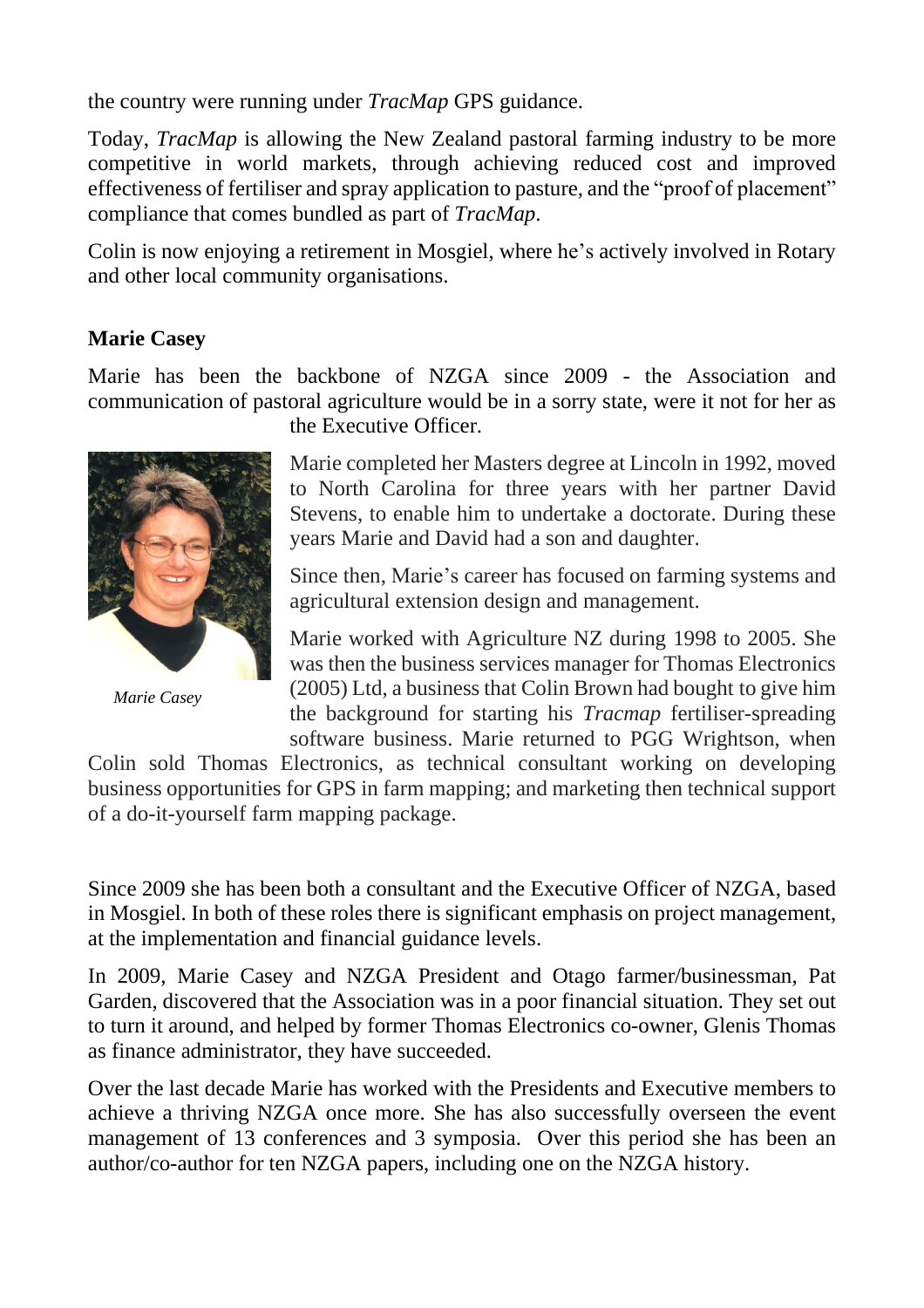It's certainly a credit to her - and some far-thinking executive members who decided that NZGA needed professional organisation - that NZGA is still alive and kicking.

## **Grassline Pasture Advice**

In the late 1980s DSIR Grasslands director John Lancashire decided to form a pasture advisory service. He named it Grassline and recruited MAF adviser Gavin Milne, then based in Oamaru, to manage it. Several researchers were added to the team:

- Bruce Cooper, a clover breeder based at Kaikohe;
- Simon Moloney, who had evaluated mixed pastures in dryland;
- Tom Fraser, experienced pasture evaluator based at Lincoln;
- David Turner, another experienced pasture trials worker based at Gore.

The main Grassline concept for Grassline was to resolve farmers' pasture problems by using effective seeds mixtures that resolved the problem - not restricted to the *Grasslands* range of pasture plants.

Bruce Cooper, Tom Fraser and David Turner continued their evaluations when they weren't advising farmers, and the team featured in presentations to explain pasture renovation and management to farmers and seed company personnel.

The main Grassline success, however, was establishing demonstration pastures in dryland regions along the east coast of both North and South Islands during the early 1990s. The idea was that a range of drought-tolerant pasture plants was available to farmers struck by drought, and the best way to educate them about these pasture mixtures wasto grow a demonstration paddock in each district that they could regularly check on - "over the fence learning" has usually been successful in rural areas.

Two projects, one in North Island and the other in eastern South Island, were funded by Government through MAF, and the subsequent uptake of the drought-tolerant pasture plants was substantial. In dry periods the pastures sown to deeper rooted mixtures based on species including tall fescue, cocksfoot, phalaris, lucerne, red clover, chicory and improved upright-growing plantain - but not all together - were green, productive and readily grazed. Later, Simon Moloney departed to be a pasture consultant for the Landcorp farms, and was replaced by Mark Hamilton-Manns.

However, restructuring and lack of funding led to further work and Grassline faded into history. Gavin Milne went to Australia to promote tall fescue in areas where regress pastures needed irrigation, and since then has worked for seed companies in South Island. Simon Moloney set himself up as a consultant in the Bay of Plenty after working with Landcorp. Dave Turner was diagnosed with a brain tumour, and died; Tom Fraser and Bruce Cooper have since retired.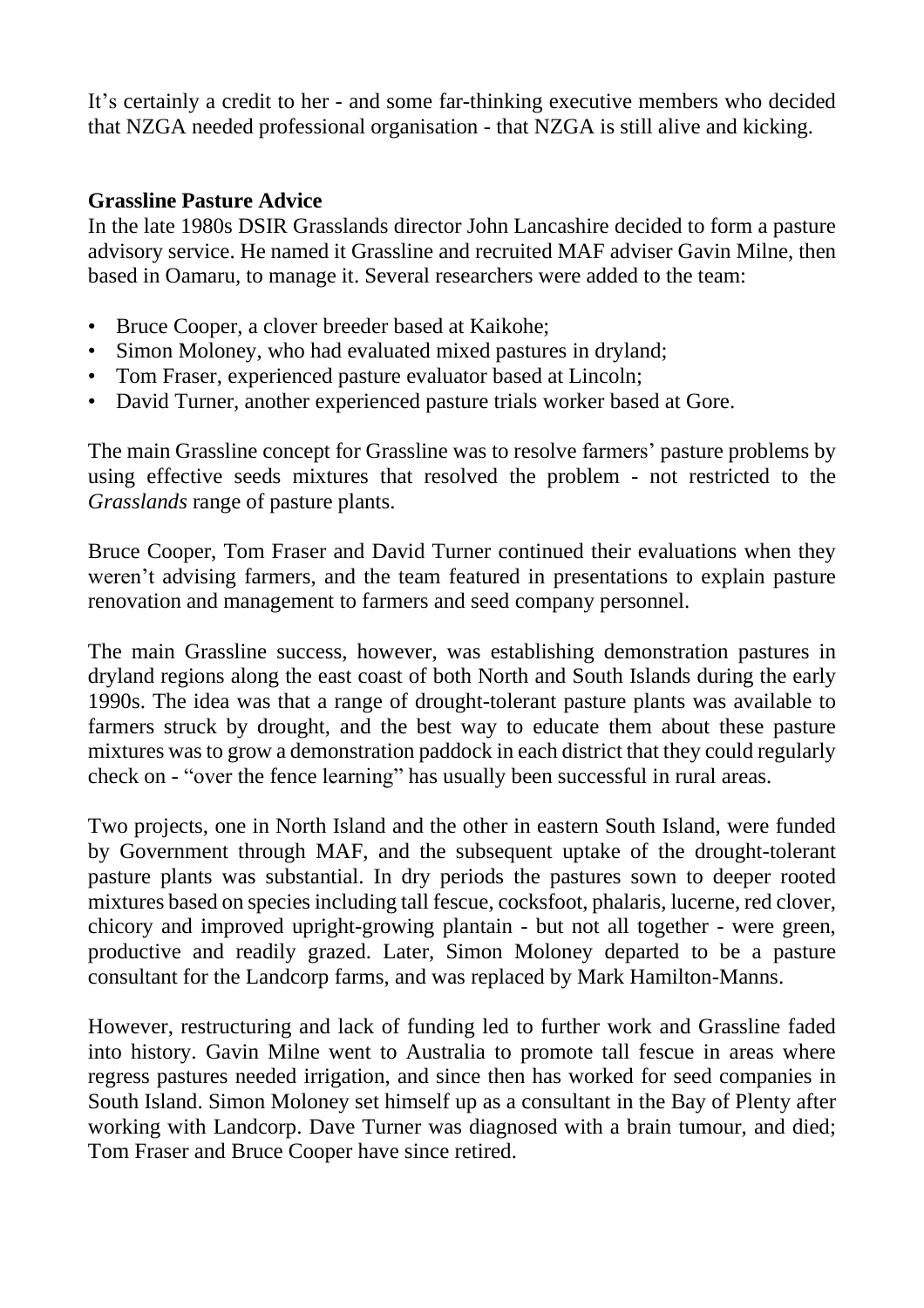**Murray Auld** was a soft-spoken regional adviser at Pukekohe when the Annual Conference went urban at Mangere in 1996.

had to pursue the company policies.

running to schedule.

He was probably the last regional adviser to lead the LOC that year, as ASD was sold in 1995 to PGG Wrightson Ltd and those involved

Murray Auld did a marvellous job that week, keeping the conference



*Murray Auld*

## **Tony Rhodes**

Tony was the first farm adviser to receive the Ray Brougham Trophy, mainly for his involvement in national projects with Meat & Wool NZ and Beef & Lamb NZ.

I first knew him in 1976 when he helped me to select suitable sites on sheep and beef farms in Southern Hawke's Bay.

I wanted to evaluate white clover persistence under the farmer's own grazing regime, and at different soil moisture levels.



*Tony Rhodes*

He has worked closely over the decades with DSIR/AgResearch Grasslands researchers since then, involved in research that:

- Helped farmers to understand sustainable land management and the ecology of farming systems.
- Developed systems for reducing sediment runoff.
- Reduced nutrient and bacterial (*E.coli*) losses to farm streams.

In the past two decades Tony has also helped the parasitology research effort by AgResearch. He has been at the forefront of interpreting new knowledge, packaging it and communicating it

to the farmers. He was also involved in *SUBS*, an education package helping farmers to map their soils. Tony is an excellent facilitator, engaging farming groups in debating climate change and greenhouse gas issues. He has recently been working with Māori agriculturalists, helping them to resolve problems.

He has also implemented a large project involving large-scale conversion of sheep and beef operations to organic supply; and he has facilitated a review of NZ soil management, smoothing the way to ensure its success.

Tony has always been keen to be involved in constructive debate, whether on policy around response to extreme events, water quality and greenhouse gas emissions or drench resistance in livestock. Throughout his career Tony has always focused on